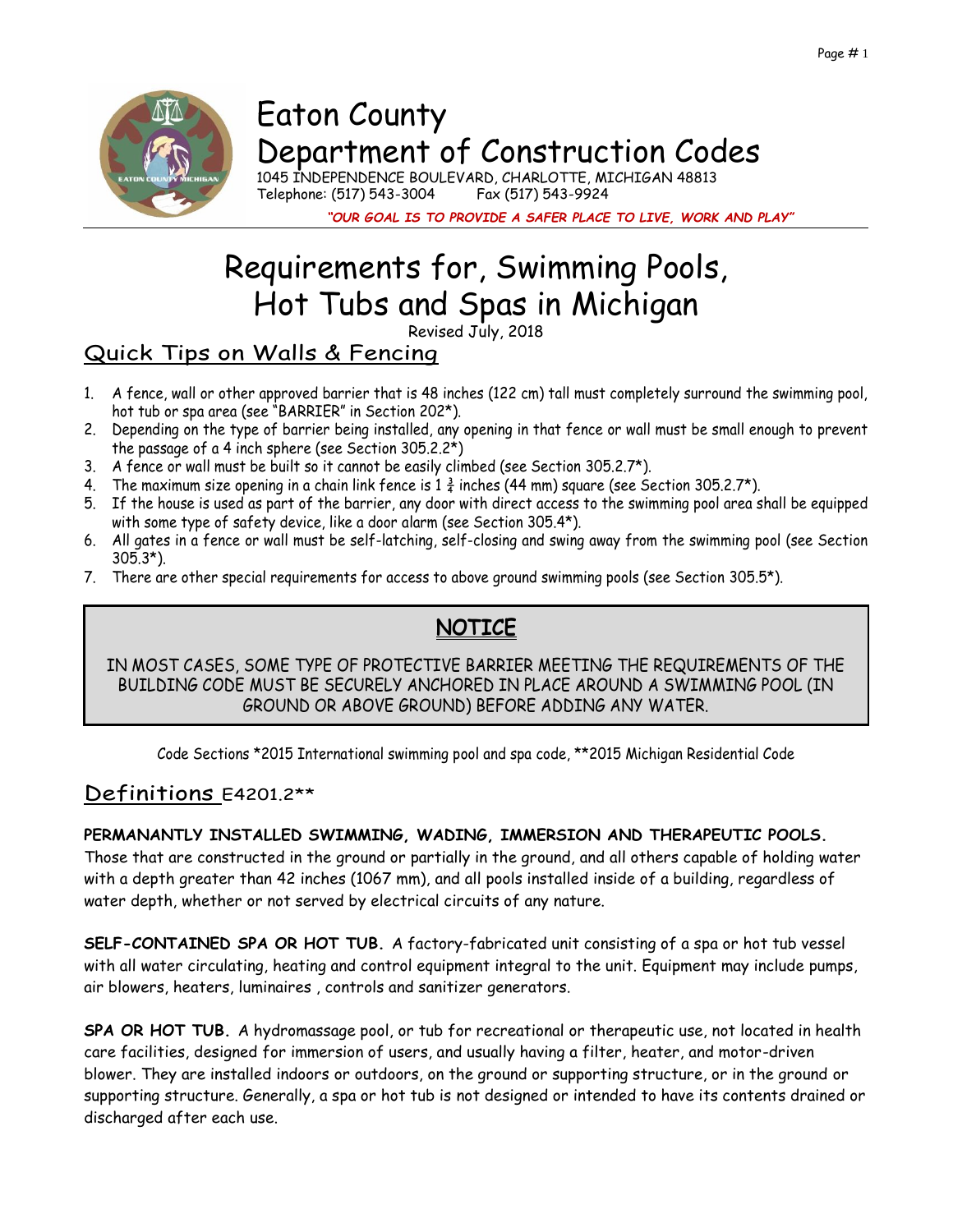#### **STORABLE SWIMMING, WADING OR IMMERSION POOLS; OR STORABLE/PORTABLE SPAS AND**

**HOT TUBS.** Those that are constructed on or above the ground and are capable of holding water with a maximum depth of 42 inches (1067 mm), or a pool with nonmetallic, molded polymeric walls or inflatable fabric walls regardless of dimension.

### Permits

The State of Michigan requires permits for swimming pools, hot tubs and spas under the 2015 Michigan Residential Code through 1972 PA230 as amended, being MCL 125.1501, the Stiles-DeRossett-Hale Single State Construction Code Act.

- 1. R105.1\*\* Building permits are required for all swimming pools, hot tubs and spas that are capable of maintaining a water level of 24 inches (61 cm) deep or deeper.
- 2. Electrical permits are required for all swimming pool, hot tub, and spa installations (permanent or portable) that must have electrical circuits installed. All electrical wiring must comply with Chapters 34 through Chapter 43 of the 2015 Michigan Residential Code.
- 3. Mechanical permits are required when a swimming pool heater is being installed.
- 4. Plumbing permits are required when the swimming pool or spa has an automatic fill system connected to a potable water supply.

# Required Inspections

#### SITE INSPECTION:

1. A site inspection will be made by a building inspector when the swimming pool area has been properly staked and a 2ft. X 2ft. (61 cm X 61 cm) board has been placed near the road, by the end of the driveway for posting of the permit. The building permit will not be issued until this inspection has been completed.

UNDERGROUND AND BONDING INSPECTIONS:

- 1. A Building inspection is required if the vacuum relief system is a vent piping system. That piping system must be inspected before the area has been backfilled for verification of its proper installation.
- 2. An Electrical inspection must be obtained after all electrical equipment, wiring, conduits, bonding wires, and/or other work, that is intended to be buried or covered, has been installed, but before it is covered by water, dirt or concrete.
- 3. A Mechanical inspection must be obtained after all mechanical piping and/or equipment has been installed underground, such as gas piping. Piping must be capped or otherwise protected, but before it is covered by dirt or concrete. A gas piping pressure test must be done and either witnessed by an inspector or an affidavit provided.
- 4. A Plumbing inspection must be obtained after all plumbing piping and/or equipment has been installed underground, such as automatic water filling. The piping must be capped or otherwise protected, but before it is covered by dirt or concrete.

#### FINAL INSPECTIONS:

- 1. An Electrical inspection must be obtained after all electrical equipment, wiring, boxes, switches, receptacles, conduits, fixtures and/or other work related to the installation of electrical equipment has been installed, including any electronic atmospheric vacuum relief system, and put into service, but before the building inspector conducts the final building inspection.
- 2. A Mechanical inspection must be obtained after all mechanical equipment has been installed and put into service, but before the building inspector conducts the final building inspection.
- 3. A Plumbing inspection must be obtained after all plumbing equipment has been installed and put into service, but before the building inspector conducts the final building inspection.
- 4. A Building inspection is required after the electrical, mechanical and/or plumbing inspections have been completed and approved, all concrete has been placed, all entrapment equipment has been installed and tested, and all permanent fencing has been installed (See 305.1\*).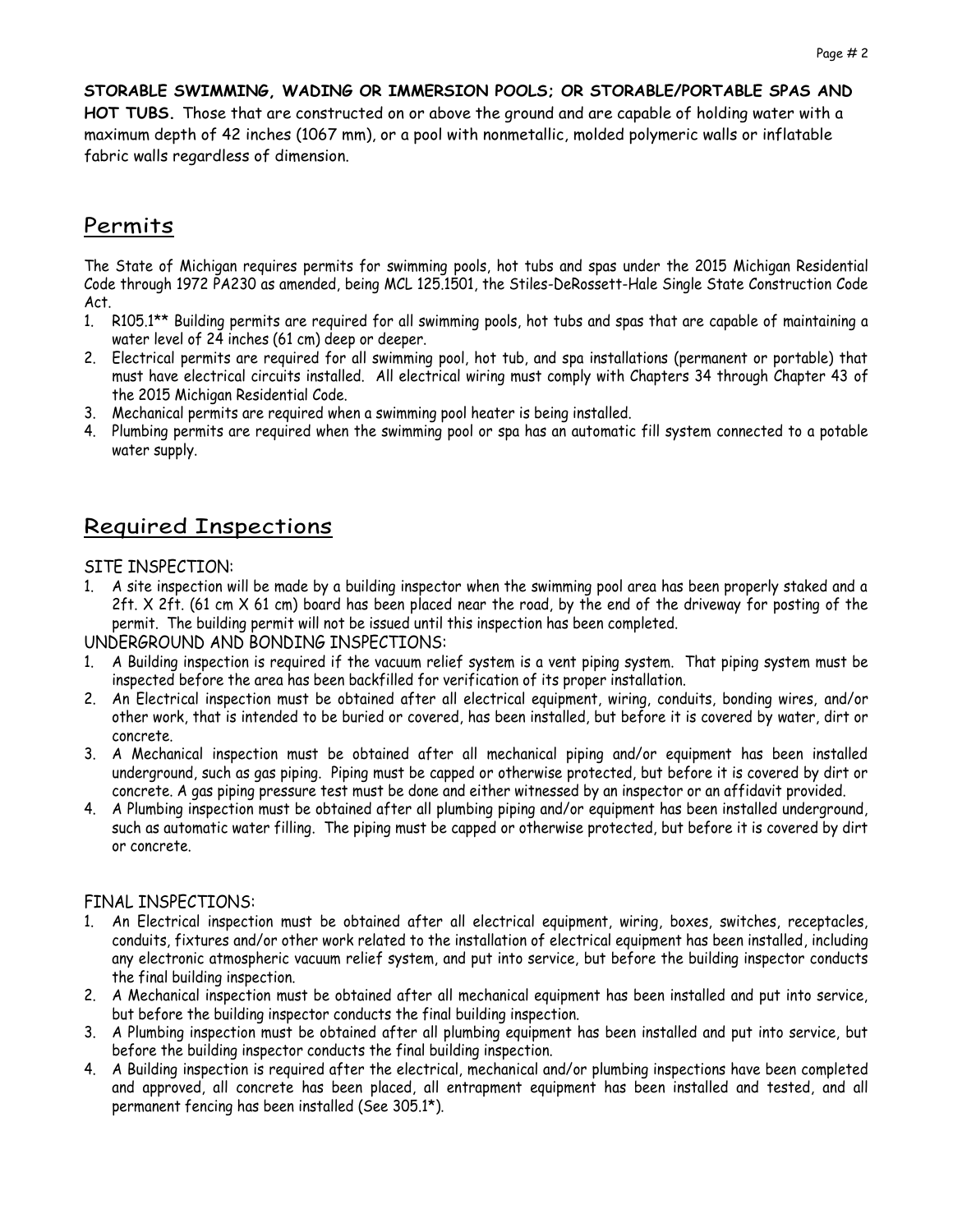# Building Code Rules

Hot Tubs, Portable Spas and Swimming Pools are defined by the building code as any structure that contains water 24 inches (61 cm) or deeper that is intended for swimming or recreational bathing.

Portable Hot Tubs and Spas are defined by the building code as a non-permanent structure that contains its own controls, water heating and water circulating equipment and is intended for recreational bathing.

Section 305.1\* explains that these requirements are intended to control the design and placement of residential swimming pools, hot tubs and spas, and that the reasoning behind these requirements is to provide protection from potential drowning and near-drowning by restricting the access to the area around swimming pools, hot tubs and spas.

# Fencing & Wall Requirements

Section 305.2\* says that any outdoor swimming pool that is in the ground, on the ground or above the ground and, any hot tub or spa must be provided with some type of a barrier that complies with the following:

- 1. Measuring on the side of the fence or wall that faces away from the swimming pool, the top of the fence or wall must be at least 48 inches (122 cm) above the ground for a distance of 3 feet horizontally from the barrier. 305.2.1(1)\*
- 2. Measuring on the side of the fence or wall that faces away from the swimming pool, the maximum distance between the ground and the bottom of the fence or wall must not be greater than 2 inches (51 mm). 305.2.2(2)\*
- 3. If the top of the pool is above the ground, like an above ground swimming pool, the fence or wall may be built on the ground, or it may be mounted on top of the swimming pool structure. If the fence or wall is mounted on top of the swimming pool structure, the maximum distance between the top of the swimming pool structure and the bottom of the fence or wall shall not be greater than 4 inches (10 cm). 305.2.1(4)\*
- 4. If there are any openings in the fence or wall, they must be small enough to prevent the passage of a 4 inch (10 cm) sphere. 305.2.2\*
- 5. Solid barriers that do not have any openings, like a concrete block or stone wall must not have any indentations or protrusions that could be used as steps or hand holds. 305.2.3\*
- 6. When the barrier, like a fence, is made up of horizontal and vertical members and the distance between the tops of the horizontal members is less than 45 inches (143 cm), the horizontal members shall be located on the swimming pool side of the fence. Spacing between the vertical members shall not be more than  $1\frac{3}{4}$  inches (44 mm) in width. Where there are decorative cutouts within vertical members, spacing within the cutouts shall not exceed  $1\frac{3}{4}$  inches (44 mm) in width. 305.2.5\*

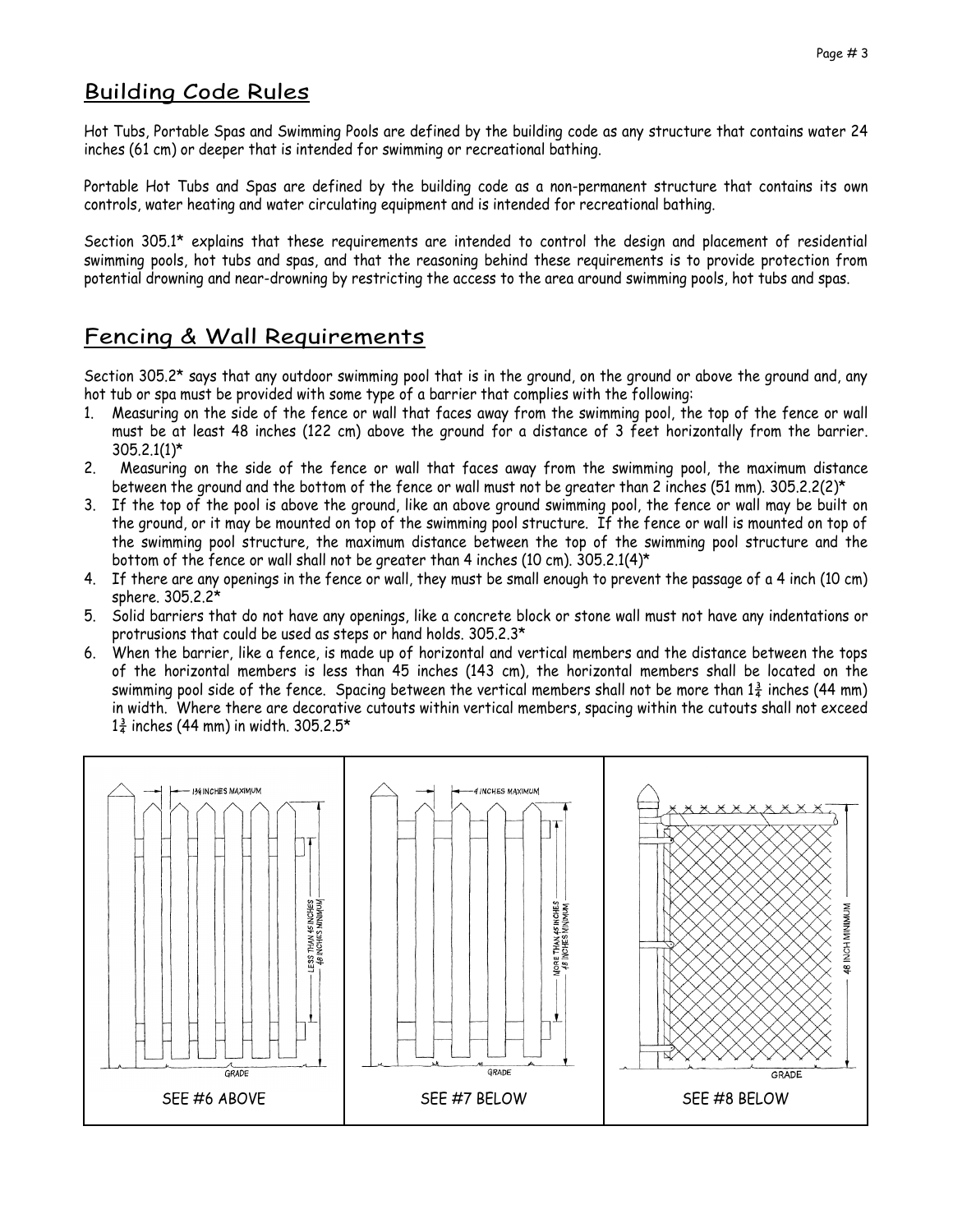- 7. When the barrier is made up of horizontal and vertical members and the distance between the tops of the horizontal members is 45 inches (114 cm) or more, the spacing between the vertical members shall not be more than 4 inches (10 cm) in width. When decorative cutouts are made in the vertical members, the spacing inside the cutouts cannot exceed  $1\frac{3}{4}$  inches (44 mm) in width. 305.2.6\*
- 8. The maximum mesh size in a chain link fence must not be larger than 1 3/4" inches (44 mm) square unless the chain link fence has slats that are connected at the top or bottom of the fence that reduce the openings to  $1\frac{3}{4}$  inches (44 mm). 305.2.7\*
- 9. If the barrier is made up of diagonal members, such as a lattice fence, the largest opening made by the slats shall not be more than  $1\frac{3}{4}$  inches and the members must be at a 45 degree angle. (44 mm). 305.2.8\*
- 10. All gates must comply with 1 through 9 above, and they shall be installed with some type of locking device. Gates for people shall open outward away from the swimming pool, they must be self-closing and have some type of selflatching device. The release mechanism for the latch must be located on the pool side of the gate. 305.3\*
- 11. If the latch is less than 54 inches (137 cm) above the bottom of the gate it must be at least 3 inches (76 mm) below the top of the gate, and, the gate and fence or wall shall not have any opening larger than  $\frac{1}{2}$  inch (13 mm) within 18 inches (46 cm) of the gates release mechanism. 305.3.3\*
- 12. 305.4\* When the house is part of the fence or wall around a swimming pool or spa, one of the following conditions must be met:
	- A. The swimming pool has been equipped with a power safety cover that meets the requirements of ASTM F1346, or
	- B. All doors and windows with a sill height of less than 48 inches with direct access to the swimming pool area, must be equipped with an alarm that produces an audible warning when the window, door, or their screens are opened. The alarm shall be listed as a water hazard entrance alarm in accordance with UL 2017. The deactivation switches must be located at least 54 inches above the floor or
	- C. Some other type of protection that is approved by the Eaton County Construction Code Department. Something like a self closing door with a self latching device, this type of system might be approved as long as the protection is at least as good as, if not better than, the protection methods listed above.
- 10. When an above ground swimming pool structure is used as the fence or wall, or when the fence or wall is mounted on top of the above ground swimming pool structure, and the only access to the swimming pool is a ladder or steps, the ladder or steps must be able to be covered, locked in an un-usable position or removed to prevent their use, or, the ladder or steps must be surrounded by a fence or wall that meets the requirements in section 305.5\*, Items 1 through 9. When the ladder or steps are covered, locked in an un-usable position, or removed, any openings created shall not allow the passage of a 4 inch (10 cm) diameter sphere. 305.5 $^{\star}$

Fences and walls must be located in an area where other permanent structures, equipment or similar objects cannot be used to climb over the fence or wall. 305.2.9\*

A spa or hot tub with a safety cover that complies with ASTM F1346 is exempt from the barrier provisions of this code. 305.1\*

### Entrapment Protection

All code references in this section are from APSP 7 unless otherwise indicated.

The 2015 international Swimming Pool and Spa Code as well as the Association of Pool and Spa Professionals (APSP) 7 require an entrapment avoidance system be installed on all pools, spas and hot tubs.

There are many ways to meet these requirements. The most common is a single skimmer type suction outlet with a vented lid. 704.9.3\* There are also many variations utilizing submerged suction outlets. All submerged outlet covers are required to be listed for the purpose and marked. 4.3.1.1.

A single submerged un-blockable\*\*\* suction outlet is required to have a flow rate higher than the flow rating of the pump. 4.4.3

Dual submerged un-blockable\*\*\* suction outlets shall each have a flow rate higher than the flow rating of the pump. 4.4.5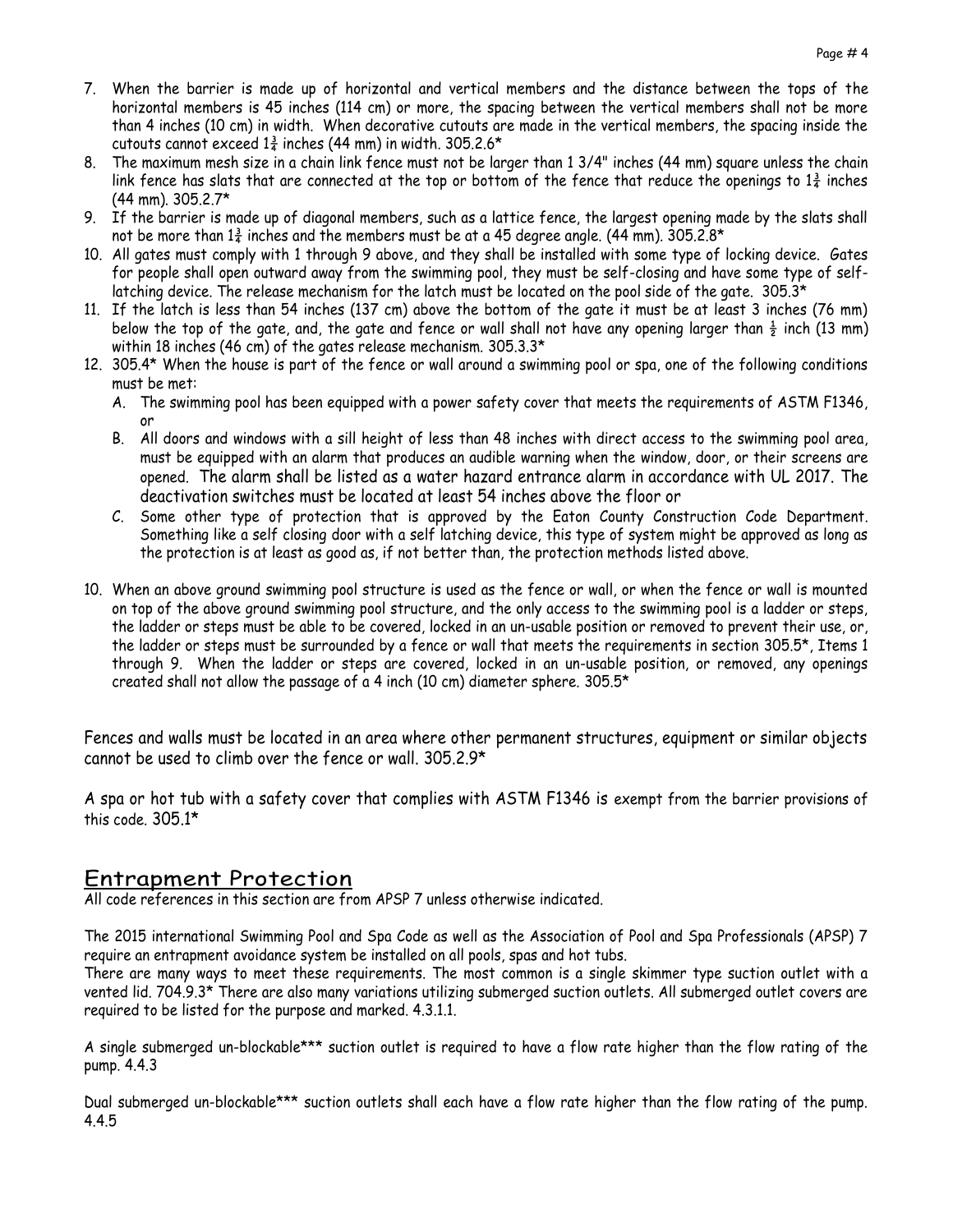Multiple un-blockable\*\*\* suction outlets must have a combined rating higher than the flow rating of the pump. 4.4.4

\*\*\*Un-blockable means it cannot be completely blocked by an 18 inch by 23 inch blocking element and will allow enough water to pass so the remaining suction force will still allow a person to pull free. All un-blockable suction outlets must be listed or certified by a registered design professional.

Single blockable suction outlets are prohibited.

Dual blockable suction outlets must each have a rating higher than the flow rating of the pump. (4.4.5) They must also be separated by a minimum of 3 feet and may not be located in seating areas. 5.3.1

Multiple blockable suction outlets must have a combined rating (minus the outlet with the highest flow rating), higher than the flow rating of the pump. 4.4.6 They must also be separated by a minimum of 3 feet measured from the 2 outlets that are the furthest apart. 5.3.2

Wall vacuum fittings may not be located more than 12 inches below the water surface, must be self closing, self latching and have a valve to remain in the closed position when not in use. 4.6

Listed vacuum release and automatic pump shut off systems may also be used but, must first be approved by this department. 4.3.2 Suction limiting vent systems may be used in some cases but, must be engineered by a design professional. 5.4.2

Section 704.4 (above ground and storable pools) requires all suction outlets to be located where they will provide adequate circulation of the water in the swimming pool.

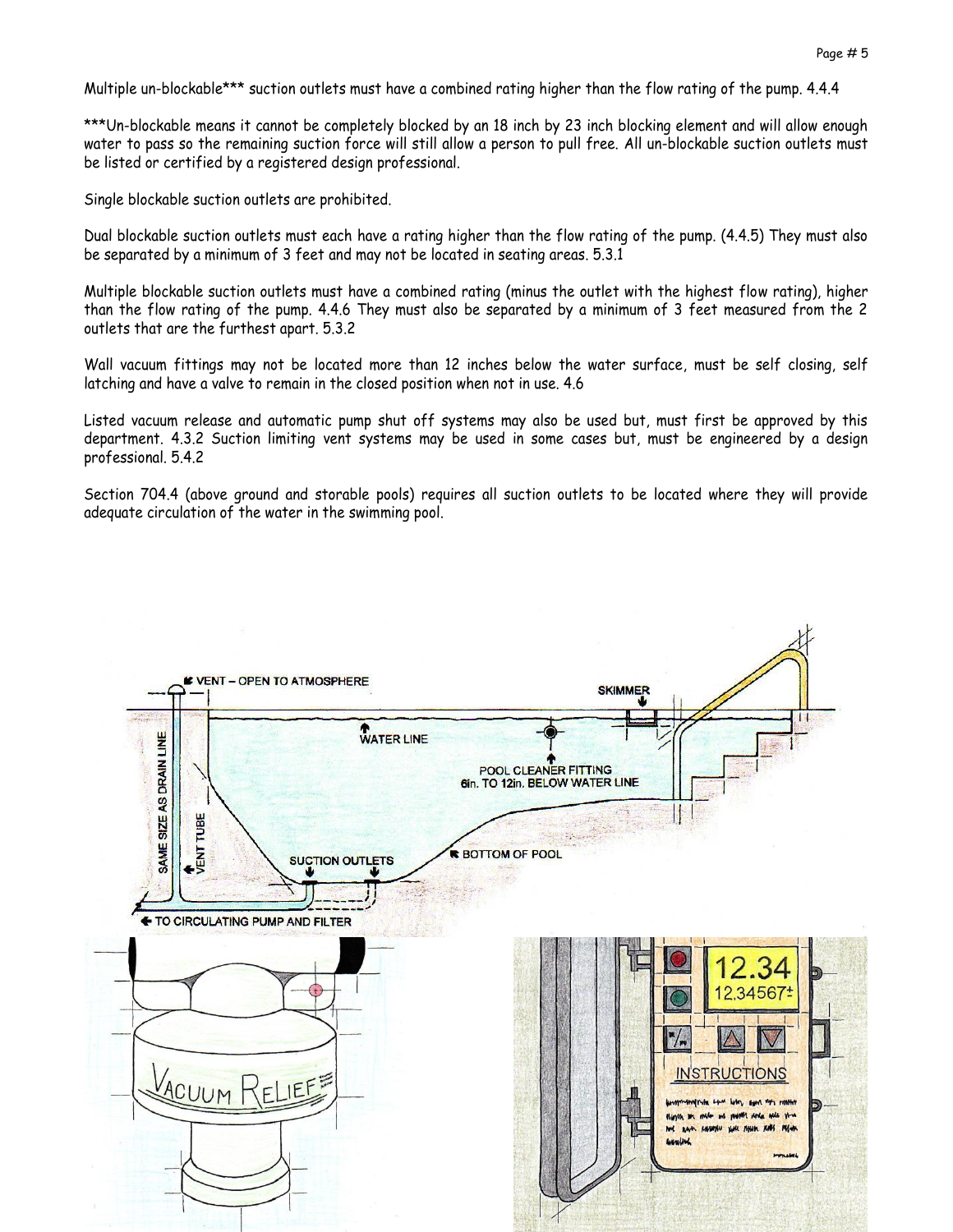### Electrical Requirements and **Wiring Methods**

See the definitions at the beginning of this guide to ensure you are following the correct wiring protocols.

Section E4202.1\*\* tells us that all electrical equipment that has to do with permanently installed swimming pools, spas and hot tubs must be installed to meet the following requirements or the requirements in Table E4202.1\*\* and Chapter 38 of the 2015 Michigan Residential Code and that storable swimming pools must comply with Section E4207\*\* of the 2015 Michigan Residential Code.

**NM cable and UF cable** may not supply the required outlet for an outdoor pool motor, a spa, hot tub or panelboard that supplies power to these items other than within a building.

All exterior and underground wiring must be in an approved conduit.

**EMT** (Electrical Metallic Tubing) may only be used in or on a building and may not be buried.

**ENT** (Electrical non-metallic Tubing) may only be used within a building.

Liquid tight flexible metallic and non-metallic conduit are limited to only the length required to make the connection to a pool motor and is limited to 6 feet in length outside of a spa or hot tub.

**MC cable** may only be used within a building.

It also tells us that if a flexible cord is used with a swimming pool, spa or hot tub it must comply with the following:

- 1. Electrical equipment (except for underwater lighting fixtures) that is rated for 20 amperes, or less, may be connected to a flexible cord. The cord may not be any longer than 3 feet (92 cm) unless it is used with a storable swimming pool. The cord for a storable swimming pool must be factory installed. The cord must be copper wire with a 12 gage ground wire and have a grounding type attachment plug. E4202.2(1)<sup>\*\*</sup>
- 2. Flexible cords that are part of a listed underwater swimming pool lighting fixture may be used between the lighting fixture and an approved electrical junction box. The flexible cord must be installed in a conduit, and splices in the wire must not be made inside the conduit. The cord must be copper wire with at least a 16 gage insulated ground wire. E4202.2(2)\*\*
- 3. A packaged spa or hot tub installed outdoors that is listed and ground fault circuit interrupter (GFCI) protected may use a flexible cord and that cord must be plug connected. The cord may not be any longer than 15 feet (4.6 M). E4202.2(3)\*\*
- 4. A packaged spa or hot tub installed indoors that is rated at 20 amperes or less, that is listed and ground fault circuit interrupter (GFCI) protected, may use a flexible cord and that cord must be plug connected. E4202.2(4)\*\*

Section E4203\*\* tells us where, what type, and when an electrical outlet is required.

- 1. When installing an electrical outlet, it must be located so any cord that is plugged into it does not go through any fence, window, door opening or a hole in a wall. E4203.1\*\*
- 2. If an electrical outlet is installed for a water pump motor or other type of sanitation equipment it may be located somewhere between 6 feet (183 cm) and 10 feet (305 cm) away from the inside edge of the swimming pool, hot tub or spa located outdoors as long as it is plugged into a single outlet that is ground fault circuit interrupter (GFCI) protected. E4203.1.1\*\*
- 3. All other electrical outlets must be at least 6 feet (183 cm) from the inside edge of a swimming pool, hot tub or spa that is located outside. E4203.1.1\*\*
- 4. At least one 125 volt 15 or 20 ampere ground fault circuit interrupter (GFCI) protected electrical outlet must be installed at least 6 feet (183 cm) away, but, not more than 20 feet (609 cm) away from the inside edge of any swimming pool, hot tub or spa located outdoors and within the pool enclosure (see section E4203.1\*\*). The electrical outlet must not be any higher than 6 feet 6 inches (2 M) above the walking area serving the swimming pool, hot tub or spa. E4203.1.2\*\*
- 5. At least one 125 volt 15 or 20 ampere ground fault circuit interrupter (GFCI) protected electrical outlet must be installed at least 6 feet (183 cm) away, but, not more than 10 feet (305 cm) away from the inside edge of an indoor hot tub or spa. It is not permitted to have any electrical outlets within 6 feet (152 cm) of the inside edge of an indoor hot tub or spa. E4203.1.4\*\*
- 6. All receptacle outlets within 10' of an indoor spa or hot tub must be GFCI protected. E4203.1.5\*\*

Section E4203.2\*\* tells us that all electrical switches must be at least 5 feet (152 cm) away from the inside edge of any swimming pool, hot tub or spa, unless there is a fence, wall or other permanent barrier between the switch and the swimming pool, hot tub or spa.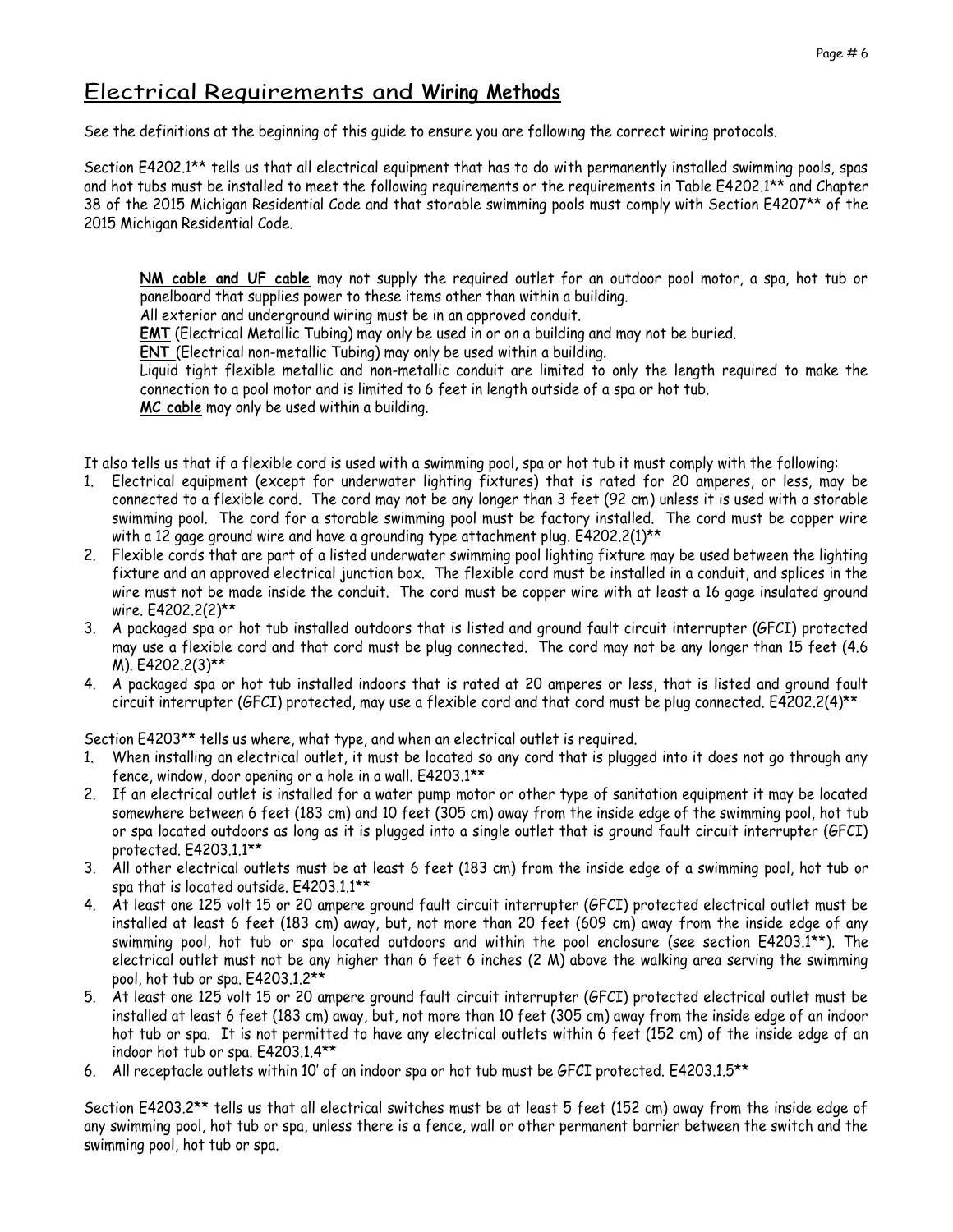Section E4203.3\*\* explains that there must be a way to disconnect the electrical power to the swimming pool, hot tub or spa that is at least 5 feet (152 cm) away from the inside edge of the swimming pool, hot tub or spa, and it must be in an accessible area that is in sight of the swimming pool, hot tub or spa equipment.

Section E4203.4\*\* tells us what type and where lighting fixtures and ceiling fans may be installed.

- 1. When a swimming pool, hot tub or spa is located outdoors, any lighting outlet, lighting fixture or paddle fan that is not at least 12 feet (3.7 M) above the water's surface must be at least 5 feet (152 cm) away from the water's edge. E4203.4.1.1\*\*
- 2. When a swimming pool is located indoors, any lighting outlet, lighting fixture or paddle fan must comply with #1 above unless:
	- A. The lighting outlet or lighting fixture is an approved totally enclosed unit, and
	- B. The ceiling fan is listed for use under a porch or patio and
	- C. The lighting outlet, lighting fixture or paddle fan is protected by a ground fault circuit interrupter (GFCI), and
	- D. The lighting outlet, lighting fixture or paddle fan is located at least 7 feet, 6 inches (2.3 M) above the water's surface. E4203.4.2\*\*
- 3. When a swimming pool, hot tub or spa is located in an area that has existing electrical equipment, that is located within 5 feet (152 cm) of the swimming pool, hot tub or spa it may remain, if, it is more than 5 feet (152 cm) above the water's surface, and rigidly connected to the structure, and the branch circuit supplying the equipment is protected with a ground fault circuit interrupter (GFCI). E4203.4.4\*\*
- 4. When a hot tub or spa is located indoors, any lighting outlet, lighting fixture or paddle fan must comply with the following: E4203.4.5\*\*
	- A. A lighting outlet, lighting fixture or paddle fan that is installed within 5 feet (152 cm) of the inside edge of the hot tub or spa it must be installed at least 7 feet, 6 inches (2.3 M) above the water's surface and must be protected by a ground fault circuit interrupter (GFCI).
	- B. A lighting fixture protected by a ground fault circuit interrupter (GFCI) may be installed closer to the water's surface if the following requirements are met:

1. It is a recessed lighting fixture that has a glass or plastic lens, the trim is plastic or is electrically isolated and the fixture is listed for installation in a damp location, or

2. It is a surface mounted lighting fixture that has a glass or plastic globe, the body of the fixture is plastic or isolated from any human contact and the fixture is listed for installation in a damp location.



Any existing light fixture located between 5 and 10 feet from the edge of a indoor hot tub or spa must be ground fault circuit interrupter (GFCI) protected. E4203.4.5\*\*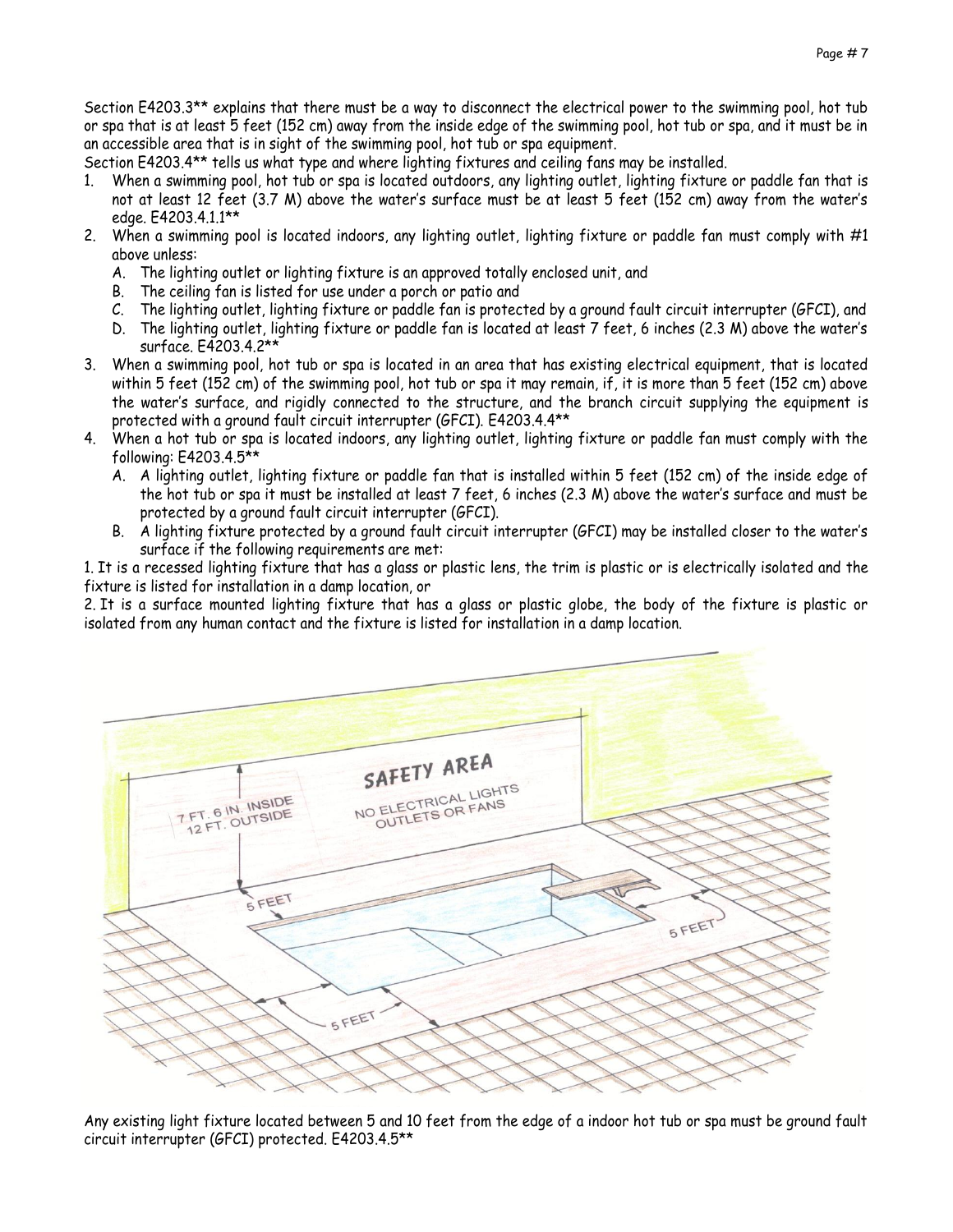Section E4203.6\*\* tells us about the clearance requirements between a swimming pool, hot tub or spa and overhead wires, such as, the electrical service drop to the house or the wires that run from pole to pole. All of the following conditions must be met.

1. Swimming pools, hot tubs and spas, including their diving structures, observation stands, towers, platforms and other related structures must not be placed under or within 10 feet (305 cm) of any electrical service drop, unless the electrical service drop has an effectively grounded messenger wire or neutral conductor, is not more that 750 volts to ground and is at least 22.5 feet (6.7 M) above the water's surface.

2. Swimming pools, hot tubs and spas, including, their diving structures, observation stands, towers, platforms and other related structures must not be placed under or within 10 feet (305 cm) of any electrical supply or service drop, if the electrical conductors carry between 750 volts and 15,000 volts to ground, unless they are at least 25 feet (7.6 Meters) above the water's surface.

3. Swimming pools, hot tubs and spas, including, their diving structures, observation stands, towers, platforms and other related structures must not be placed under or within 10 feet (305 cm) of any network powered broadband communication systems, unless they are at least 22.5 feet above the water's surface.

4. Utility-owned, operated and maintained communications conductors, community antenna system coaxial cables and supporting messengers shall be permitted within 10 feet of swimming pools, hot tubs and spas, including their diving structures, observation stands, towers, platforms and other related structures.

All electrical wiring underground must be at least 5 feet (152 cm) away from the inside edge of a swimming pool, hot tub or spa, unless that electrical wiring is needed for electricity for the swimming pool, hot tub or spa. If it is impossible to place the electrical wiring outside of the 5 foot (152 cm) limit it may be installed closer to the swimming pool, hot tub or spa if, it is approved by the electrical inspector, and it is placed in an approved electrical conduit. E4203.7\*\*

All electrical wiring must be buried to a depth of 18 inches (46 cm) unless it is installed in rigid metal or intermediate metal conduit or PVC covered by a concrete slab 4 inches thick, then it may be buried to a depth of only 6 inches (15 cm). E4203.7\*\*

All parts of a swimming pool, hot tub, spa and all related parts and accessories must be bonded together **(CONNECTED BY A #8 SOLID COPPER WIRE).** E4204.2\*\*

- 1. All metal parts of a swimming pool structure, which includes reinforcing mesh or rod that is used for the structure of the swimming pool, hot tub or spa, and the reinforcement in all decks and coping stones.
- 2. All forming shells and mounting brackets including those used for lighting fixtures. If the lighting fixture is a listed low voltage unit it is not required to be bonded.
- 3. All metal fittings attached to the swimming pool, hot tub or spa or fittings that extend into the water. The metal bands used to secure the staves on a hot tub or spa, are not required to be bonded.
- 4. All electrical equipment associated with a swimming pool, hot tub or spa must be bonded, unless that part is listed and double insulated. If the pump is double insulated a bond wire must be provided for any replacement pumps. This section also requires the bonding wire to be connected to the equipment grounding conductor of the motor circuit.
- 5. Anything that is metal and has the potential of carrying electricity that is within 5 feet (152 cm) of the inside edge of the pool and less than 12 feet (3.7 M) above the ground must be bonded. This includes, but is not limited to, metal buildings (including aluminum and steel siding), down spouts from rain gutters and chain link or welded wire fences.
- 6. Electric and gas fired swimming pool water heaters must be bonded and grounded according to the manufacturers installation instructions.
- 7. The surface around the pool whether concrete, stone, soil or other material. The surface bond must completely encircle the pool between 18 and 24 inches from the pool wall and be connected to the pool frame or coping at 4 equally spaced points.

The pool water must also be bonded. This is accomplished with the handrails or ladders that are installed and bonded as in #3 above or by a 9 square inch conductive surface in contact with the water. E4204.3\*\*

The bonding wire must be at least a #8 solid copper wire. The wire does not have to be a continuous wire, but it must connect everything that is listed above together. The wire must be attached by approved connectors and continue back to the circulating pump and be terminated on the bonding lug located on the pump. E4204.5.1\*\*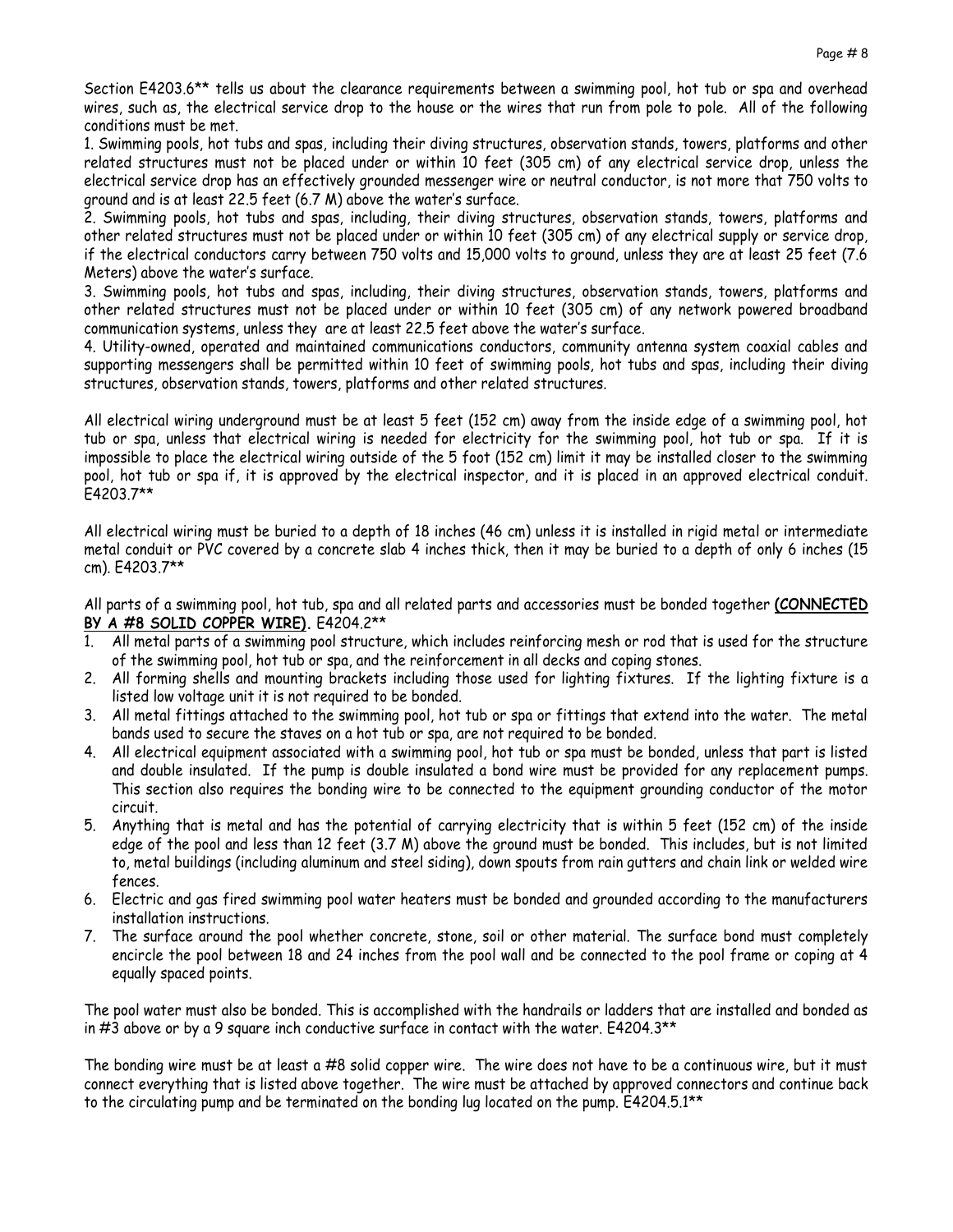#### Section E4205\*\* Tells us about grounding **(THIS IS DIFFERENT THAN BONDING)**.

The following equipment must be grounded by at least a #12 copper wire:

- 1. Electrical equipment that is within 5 feet (152 cm) of the inside edge of a swimming pool, hot tub or spa.
- 2. Electrical equipment that is used for re-circulating the water of a swimming pool, hot tub or spa.
- 3. All metallic junction boxes and conduits.
- 4. Transformer enclosures.
- 5. All ground fault circuit interrupters (GFCI's).
- 6. Underwater lighting fixtures, unless they are listed low voltage systems.
- 7. Electrical service equipment that supplies electricity to any equipment that has anything to do with any part of a swimming pool, hot tub or spa.

For item #6 and item #7 the ground wire must be insulated and connected back to the service equipment.

If a non-metallic conduit is used between an underwater lighting fixture and a junction box or transformer enclosure, a #8 insulated copper ground wire must be installed inside the conduit and properly terminated at the lighting fixture and at the junction box or transformer enclosure.

The controllers, wiring and electric motors that open and close swimming pool covers must be at least 5 feet (152 cm) away from the inside edge of the swimming pool unless it is separated by a permanent fence or wall and must be protected by a ground fault circuit interrupter (GFCI). E4206.11\*\*

An electric swimming pool heater's load must not exceed 48 amperes per circuit and, that circuit must be protected by a circuit breaker no larger than 60 amperes. E4206.12\*\*

### Storable Swimming Pools

All swimming pool filter pumps for storable swimming pools must be double insulated (or equivalent), cord connected, protected by a ground fault circuit interrupter (GFCI) and be grounded through the factory installed cord. This piece of equipment may not be connected to an extension cord. E4207.1\*\*

All light fixtures for storable swimming pools must comply with Section E4207.3.1\*\* for lights not over 15 volts and Section E4207.3.2\*\* for light fixtures not over 150 volts. The lights must be non metallic (no metal parts), have an impact resistant lens and be protected by a ground fault circuit interrupter (GFCI).

### Swimming Pool Check Sheet

- 1. **Building Permit Application:** A properly and completely filled out application, provided by this department.
- 2. **Zoning Referral:** If your project area *IS NOT* within the corporate boundaries of a City, Village, Windsor or Vermontville Township you will need a zoning referral obtained from the Eaton County Community Development Department indicating that your construction project complies with all applicable Eaton County zoning requirements. There is a charge for the zoning referral and it is only good for 6 months from the date it was issued. If the project area *IS* within the corporate boundaries of a City, Village, or Windsor Township, a zoning referral from that local unit of government is required. Zoning referrals are not required in a state approved manufactured home park.
- 3. **Septic and/or Well Permit/Review:** For all new buildings, and buildings that are adding bedrooms, or other additions (including porches), accessory buildings (pole barns, garages, sheds, etc.), **swimming pools (above and below ground)** or other structures that occupy additional land area must have a review of the existing sanitary facilities, or a permit for a septic and/or well permit from the Barry-Eaton District Health Department, or a letter of commitment from a municipal water and/or sewer provider, is required. Beginning June 1, 2004 documented approval of the well and septic system by the Barry-Eaton Health Department will be required.
- 4. **Soil Erosion Permits:** If you are disturbing any soil within 500 feet (153 M) of an open watercourse or drain, check with the Eaton County Drain Commissioner.
- 5. **Site Plan:** A **SCALED** site plan, also required by the Community Development Department, showing property lines (with dimensions). Show the exact location and dimensions of all building(s) (existing and proposed) and their